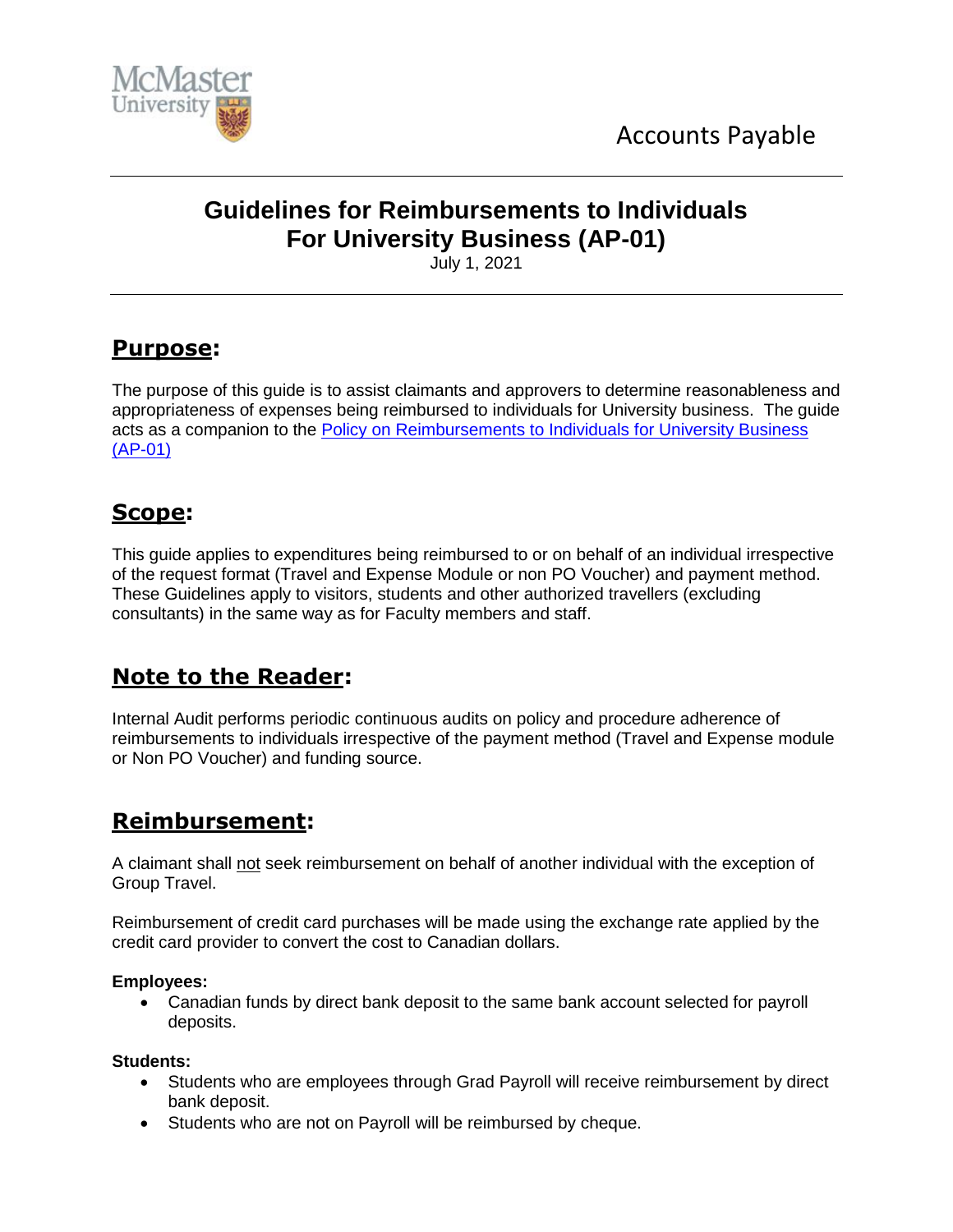**Other authorized travellers** (for example: visitors, guest lecturers, collaborators): **Canadian:**

• Will be reimbursed by cheque.

### **Non-Canadian:**

- US (United States): cheque at the exchange rate set by the University Treasurer and in effect at the time of payment.
- Other currencies: international wire at the exchange rate in effect at the time of payment.

#### **Consultants and Other Contractors**

 Expenses (e.g. hospitality, incidentals or meals) being reimbursed from Province of Ontario funds, can be claimed and reimbursed only when the contract with McMaster specifically provides for it.

## **Payment Methods:**

| <b>Type of Expense</b>                                                              | <b>Method of Payment</b>                                                                                                                                                                          | <b>Reimbursement Format</b>                                                                                                                                                                                          |
|-------------------------------------------------------------------------------------|---------------------------------------------------------------------------------------------------------------------------------------------------------------------------------------------------|----------------------------------------------------------------------------------------------------------------------------------------------------------------------------------------------------------------------|
| <b>Goods and Non-Consulting</b><br>services less than \$10,000                      | Invoice payable to supplier<br>PCard (BMO MasterCard)<br>Purchase requisition -<br>MacBuy - Preferred Method                                                                                      | Non-PO Voucher<br>PCard Reconciliation Module to post<br>transaction to account<br>Invoice sent to Accounts Payable by email or<br>via supplier portal.<br>Refer to the Policy on Strategic Procurement<br>$(SP-01)$ |
| <b>Goods and Non-Consulting</b><br>services greater than<br>\$10,000                | <b>Purchase Requisition</b><br>MacBuy - Preferred Method                                                                                                                                          | Refer to the Policy on Strategic Procurement<br>$(SP-01)$<br>Invoice sent to Accounts Payable by email or<br>via supplier portal.                                                                                    |
| Goods, services and<br>expense reimbursements<br>less than \$100                    | Secured by purchaser                                                                                                                                                                              | Petty Cash Voucher<br>Contact the department administrator who<br>handles Petty Cash for your department.<br>Refer to the Petty Cash Policy.                                                                         |
| <b>Payment to Individuals for</b><br><b>services</b>                                | Secured by purchaser<br>following ICQ (Independent<br>Contractor Questionnaire)<br>process                                                                                                        | Less than \$10,000 use a non PO voucher.<br>Greater than \$10,000 follow Policy on<br><b>Strategic Procurement (SP-01)</b> .                                                                                         |
| <b>Employee Travel,</b><br><b>Expenses, Business Meals</b><br>and Department Events | Diners Club MasterCard -<br><b>Preferred method</b><br>Other options include:<br><b>Personal Credit Card</b><br>$\bullet$<br><b>Preferred Travel Agency</b><br>$\bullet$<br>(direct billing using | Travel and Expense Module in Mosaic via<br>direct bank deposit.                                                                                                                                                      |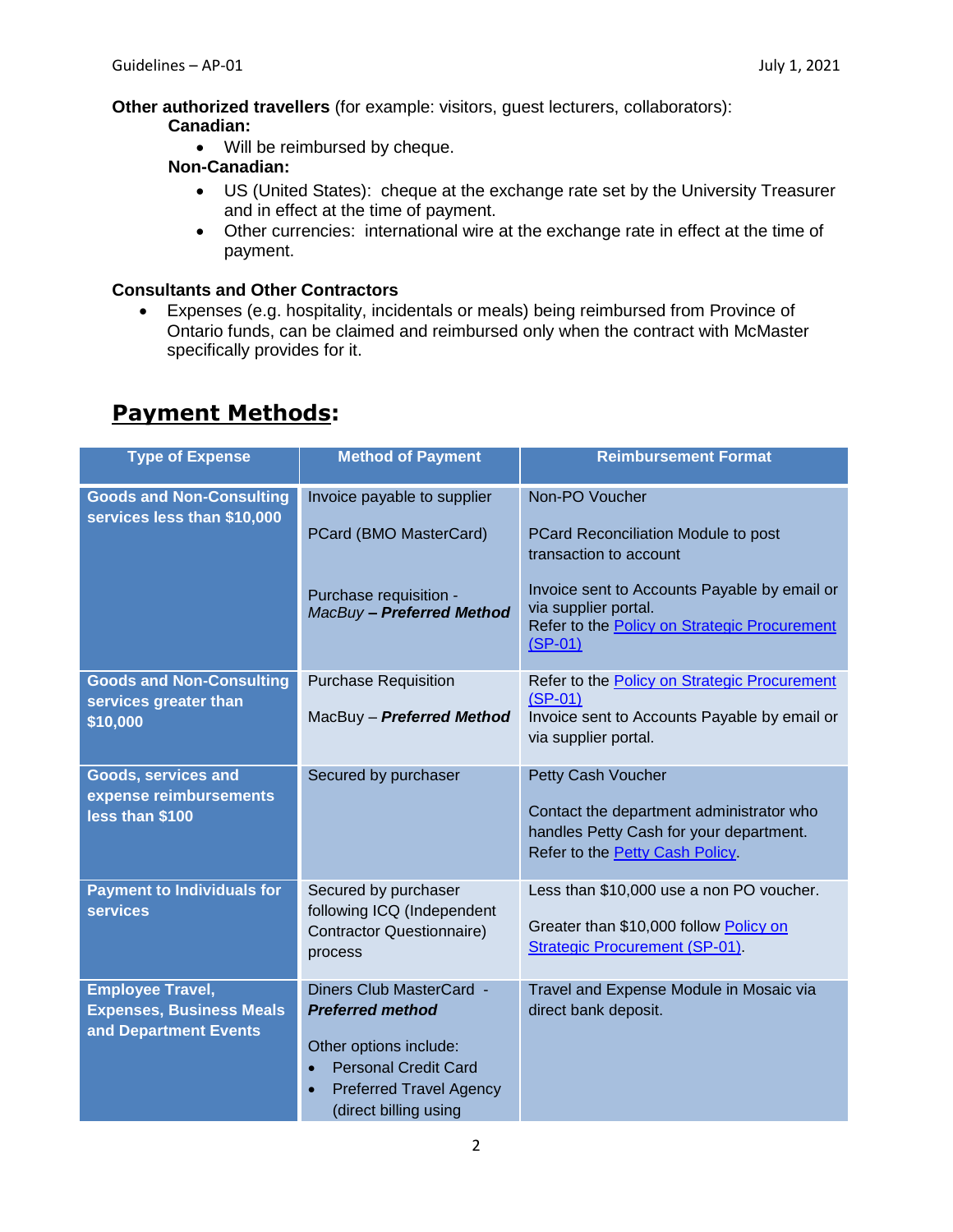|                                                                                                                   | Mosaic chartfield string)<br>Cash advance using<br>$\bullet$<br>Diners card (\$530/day;<br>$$1,060/mol$ .) |                                                                   |
|-------------------------------------------------------------------------------------------------------------------|------------------------------------------------------------------------------------------------------------|-------------------------------------------------------------------|
| <b>Reimbursements to other</b><br><b>Authorized Travellers,</b><br><b>Visitors and Students not</b><br>on Payroll | Secured by individual                                                                                      | Non-PO Voucher as Single Payment<br>Supplier                      |
| <b>Research Study Subjects</b>                                                                                    | If paying subject by cash<br>refer to Petty Cash Policy<br>Cheque per individual                           | <b>Petty Cash</b><br>Non PO Voucher as Single Payment<br>Supplier |

# **Travel Expense Pre Payments:**

Expenses relating to travel that has not yet taken place may be reimbursed as they are incurred. These may include conference registration, airfare, and hotel deposit.

# **Cash Advances:**

This is a payment to the traveller to cover anticipated cash expenses while travelling. Cash advances may be obtained prior to departure by using the Corporate Travel Card at any Automatic Teller Machine (ATM). When travelling outside Canada it is recommended that an ATM is used in the country of destination.

In exceptional circumstances (for example: travel to a remote location where access to an ATM is not possible) a Cash Advance may be issued to the traveller. Contact [aphelp@mcmaster.ca](mailto:aphelp@mcmaster.ca) for details.

# **Signing Authority:**

The Purpose Approver is defined as an individual who is one or more position levels above the reimbursement requestor. The Purpose Approver reviews the purpose, reasonability of the cost, and ensures the claim is in the best interest of the University and/or research project given the circumstances.

Eligibility of expenditures to a research project must relate to the research project and an explanation may be required where the relationship of expense is not obvious. Further, research reimbursements may be additionally subject to further sponsor policies and guidelines, in the event the sponsor has a more restrictive written policy or guide it will prevail over AP-01 "houserules" policy. In the event the sponsor policy is silent AP-01 will apply.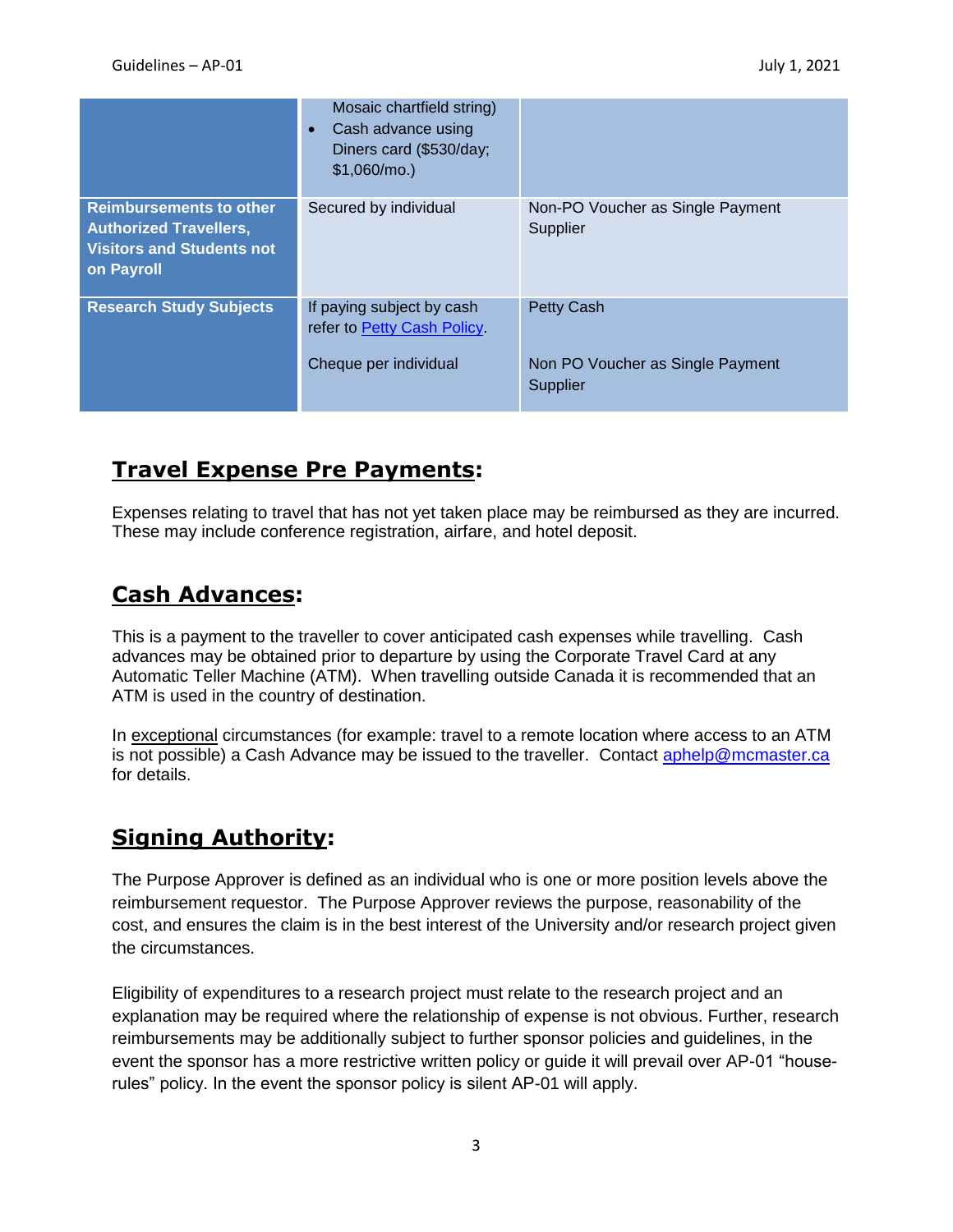In cases where a research project is being charged, the Principal Investigator (PI) or PI Delegate has the responsibility to provide evidence that the claimant(s) being reimbursed is(are) affiliated with the PI's research project. For example; "My student, B. Smith, attended ABC Conference in Any City from X Date to X Date which discussed XYZ that is related to my research on X."

### **Temporary Delegation:**

Delegation of authority is permitted during temporary absences (for example: vacation, illness) of a person having normal "permanent authority". The delegate may be one of the following:

- An individual who the permanent authority reports to,
- An individual who accepts the authority role on an interim 'acting' capacity,
- An individual who reports to the permanent authority.

In all case listed above, the individual temporarily or on an interim basis delegating the responsibility remains fully accountable for all transactions approved during the delegation period.

#### **Permanent Delegation:**

In all cases below, a formal written notification should be on file in the department (or as applicable in Mosaic or respective Research Finance office) for future audit purposes:

- Where the chartfield being charged is an Operating (non-research) Account, the Dean may delegate their signing authority to the Director of Faculty Administration or equivalent.
- Where the chartfield being charged is a Faculty of Health Sciences (Fund 80 or 85) the formally documented delegate of the Chair may be the Director of Administration or Department Manager.
- The Principal Investigator (PI) may delegate their authority to a member of the Project Team (for example: Lab Manager). The delegate however must have a strong understanding of the project.

# **Supporting Documentation:**

**Expense (business) purpose** must be described to allow the approver, Research Finance Offices, Accounts Payable and auditors to assess the University business or research purpose. The ideal business purpose answers Who? What? Why? Where? When? How?

Where it is not clear, or otherwise obvious, that the expense relates to the research project, additional information or explanation should be documented which demonstrates that the expenditure is a direct cost of the funded research. For example, claiming additional expenses beyond the conference days; "I (claimant) arrived 2 days early at ABC Conference because I had to meet with my co-presenter Dr. Smith from the University of XYZ to finalize our presentation on ABC."

#### **Missing or No Receipts:**

 Where an original receipt is missing and a duplicate cannot be obtained, the claimant or delegate preparer may add a comment to the expense report and provide proof of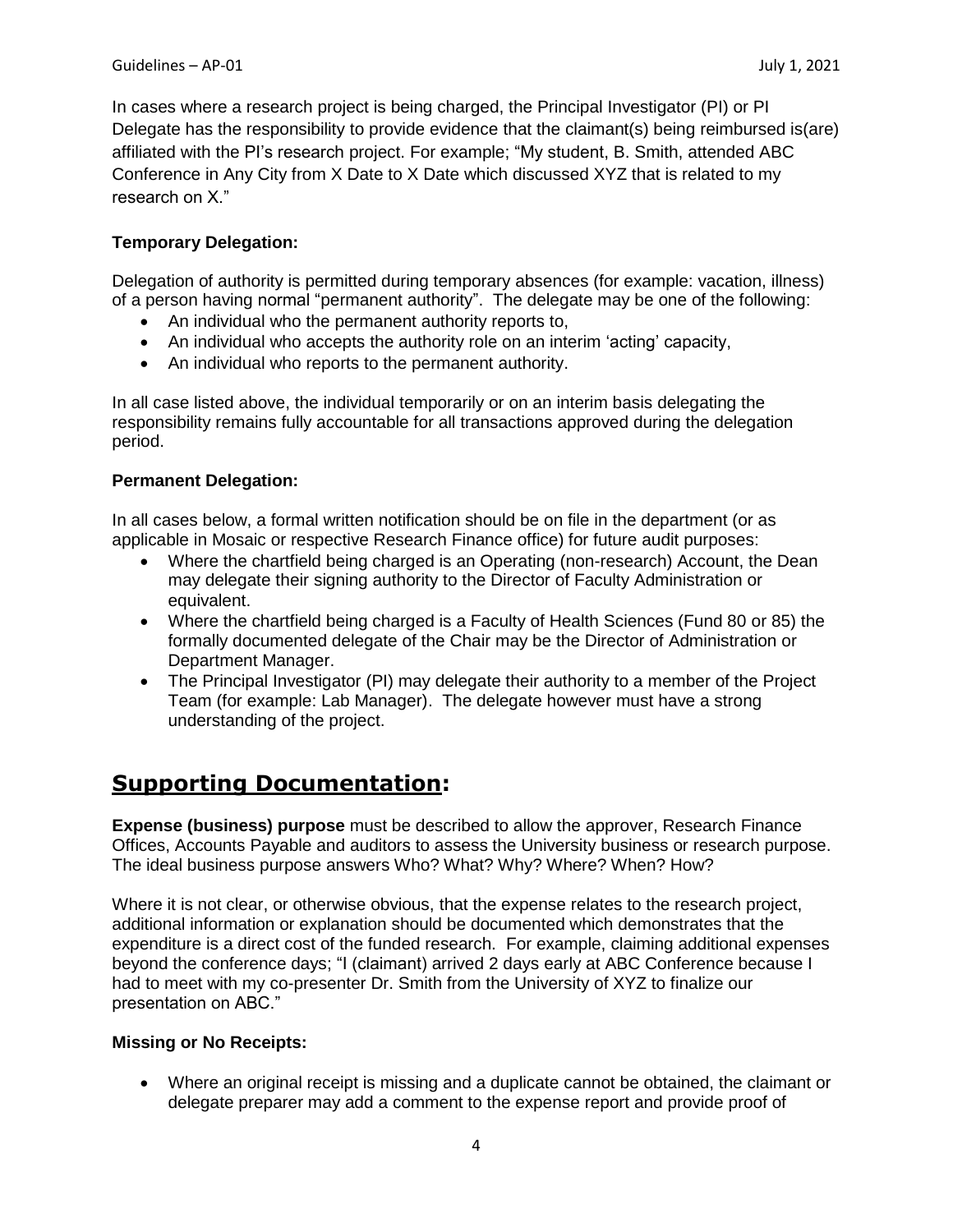payment such as a credit card statement or copy of official invoice on company letterhead;

- Where the receipt is lost and there is no proof of payment, the claimant shall complete the Line Description or Notes section of the expense report detailing the particulars of the missing receipt (i.e. payee, date, amount, description of purchase). Employees who frequently fail to submit receipts should be advised that they may not be reimbursed the expense.
- Minor expenses where it is impossible or difficult to obtain a receipt may be approved at the discretion of the applicable signing authority. An itemized list of these items shall accompany the reimbursement claim. Such items include: public transit tokens/tickets, meter parking, bridge tolls, coin laundry and miscellaneous, reasonable gratuities.
- Regular expense items, such as internet costs, where the plan and cost has not fluctuated from month to month, may be reimbursed on a basis of reasonability providing proof of first month and last month detail invoice for a claim period of up to 12 months.

### **Electronic Receipts and Purchases:**

Many purchases are made via websites and the transaction receipt varies widely depending on the supplier. Electronic receipts should contain the following information:

- o Supplier identification;
- o Tax/business number, where applicable (e.g. HST, GST, QST);
- o Identification of purchaser;
- o Description of what was purchased;
- $\circ$  Amount paid along with proof of payment (e.g. last 4 digits of credit card number).

**Receipts in Foreign Currency** should be in the denomination of the original currency at the time of purchase. If you choose to use your personal credit card to make foreign currency purchases and want to be reimbursed at the exchange rate charged by the credit card company, you must provide the receipt/invoice along with the excerpt from your credit card statement showing the expense with the exchange rate charged.

**Receipts in Foreign Language** should be accompanied by an explanation of the expense.

# **Electronic Imaging of Original Receipts:**

The University uses electronic images of original paper and electronic invoices and receipts as part of its usual course of business. The preparer of the payment/reimbursement request is responsible for ensuring the quality, accuracy, reliability and authenticity of the scanned images in Mosaic. The University considers the payment/reimbursement records in Mosaic to be the originals for business retention and audit purposes. The electronic images shall be stored for a minimum of seven (7) years beginning December 2013.

# **Corporate Travel Credit Card:**

University travel related expenses shall be placed on the University's corporate travel card, BMO Diners Club card, issued for University business use only. Timely submission of your expense report will ensure payment to Diners Club can be made by the statement due date and minimize turnaround times. Expenses charged to the Diners Club MasterCard, including those incurred prior to the travel, shall be claimed on an Expense Report form.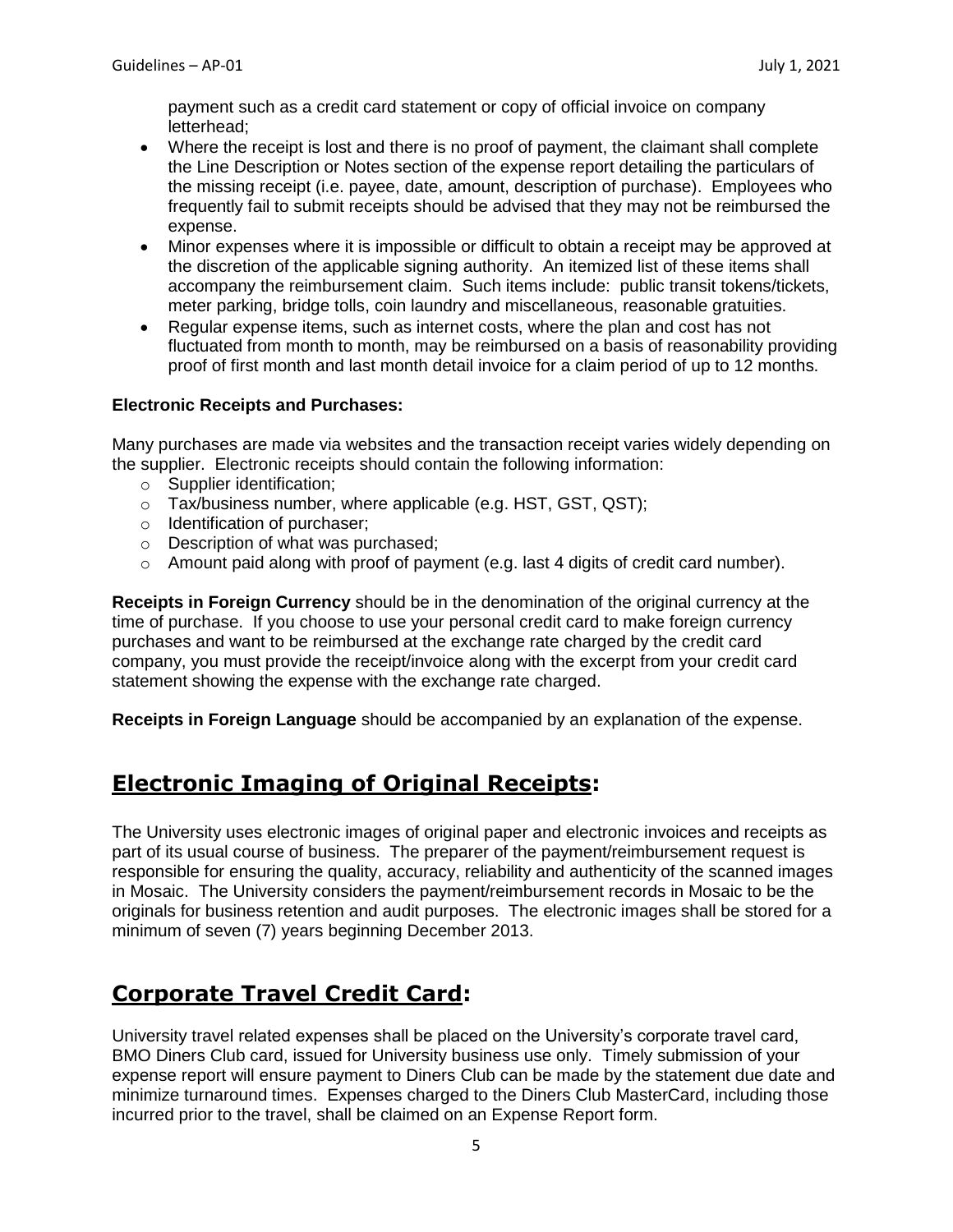Arrangements have been made to allow cardholders **30 days plus 30 days grace** from the statement date to settle their account with Diners Club before interest charges are levied. Should interest be incurred on the Diners Club card, the interest is calculated from the 31<sup>st</sup> day from the statement date.

The Diners Club Card is issued for University business expenses only. If non-business expenses are unavoidable the cardholder must personally settle non-business purchases within 60 days otherwise the activity will be reported to Internal Audit under the Fraud Policy.

# **Summary by Expense Type:**

#### **Accommodation**

| Reasonable Cost:<br><b>Required Support:</b><br>Allowance:<br>Notes: | Single room rate per traveller.<br>Official hotel invoice with zero balance, marked paid.<br>Where accommodation is provided privately with family or friends, the<br>University will reimburse a gratuitous amount per night of \$30 CDN<br>payable to the traveller only, not to the lodging host.<br>Where reservations must be cancelled, it is the responsibility of the<br>traveller to ensure that cancellation is made in advance so that 'no show'<br>charges will not be incurred. |
|----------------------------------------------------------------------|----------------------------------------------------------------------------------------------------------------------------------------------------------------------------------------------------------------------------------------------------------------------------------------------------------------------------------------------------------------------------------------------------------------------------------------------------------------------------------------------|
|                                                                      | It is the responsibility of the claimant to ensure damage and refundable<br>deposits have been applied to the final hotel bill.                                                                                                                                                                                                                                                                                                                                                              |
| <b>Airfare</b>                                                       |                                                                                                                                                                                                                                                                                                                                                                                                                                                                                              |
| <b>Reasonable Cost:</b>                                              | Lowest economy class after considering risk of cancellation or need to<br>make itinerary changes.                                                                                                                                                                                                                                                                                                                                                                                            |
|                                                                      | Claims for First Class and Business Class travel may be permitted if the<br>flight exceeds six (6) continuous hours, or the claim is accompanied by a<br>medical certificate or pre-approval by the traveller's Purpose Approver.                                                                                                                                                                                                                                                            |
| <b>Required Support:</b>                                             | Airline ticket/itinerary/receipt or e-ticket confirmation.<br>In addition, while a boarding pass is not required other acceptable<br>documentation that identifies the city and dates traveled (for example,<br>hotel bill, restaurant receipts, taxi chits) must be provided.                                                                                                                                                                                                               |
|                                                                      | In cases where the only expense being claimed is the airfare, a paper<br>boarding pass or printed image of the electronic boarding pass that clearly<br>indicates the flight information is required.                                                                                                                                                                                                                                                                                        |
| Notes:                                                               | Financial penalties related to flight changes and cancellations of non-<br>refundable tickets are reimbursable if the change is made for University<br>business reasons, not personal reasons and approved by signing<br>authority.                                                                                                                                                                                                                                                          |
|                                                                      | Cancellation insurance is recommended when purchasing non-refundable<br>tickets.                                                                                                                                                                                                                                                                                                                                                                                                             |
|                                                                      | Administrative fee charged by travel service provider, departure and<br>security taxes and baggage fees must be supported by receipt/invoice.<br>Frequent Flyer or Reward Points: A traveller may choose to enrol in a<br>frequent flyer or rewards program provided there is no cost to the                                                                                                                                                                                                 |
|                                                                      | University. Frequent flyer status or personal credit card reward program                                                                                                                                                                                                                                                                                                                                                                                                                     |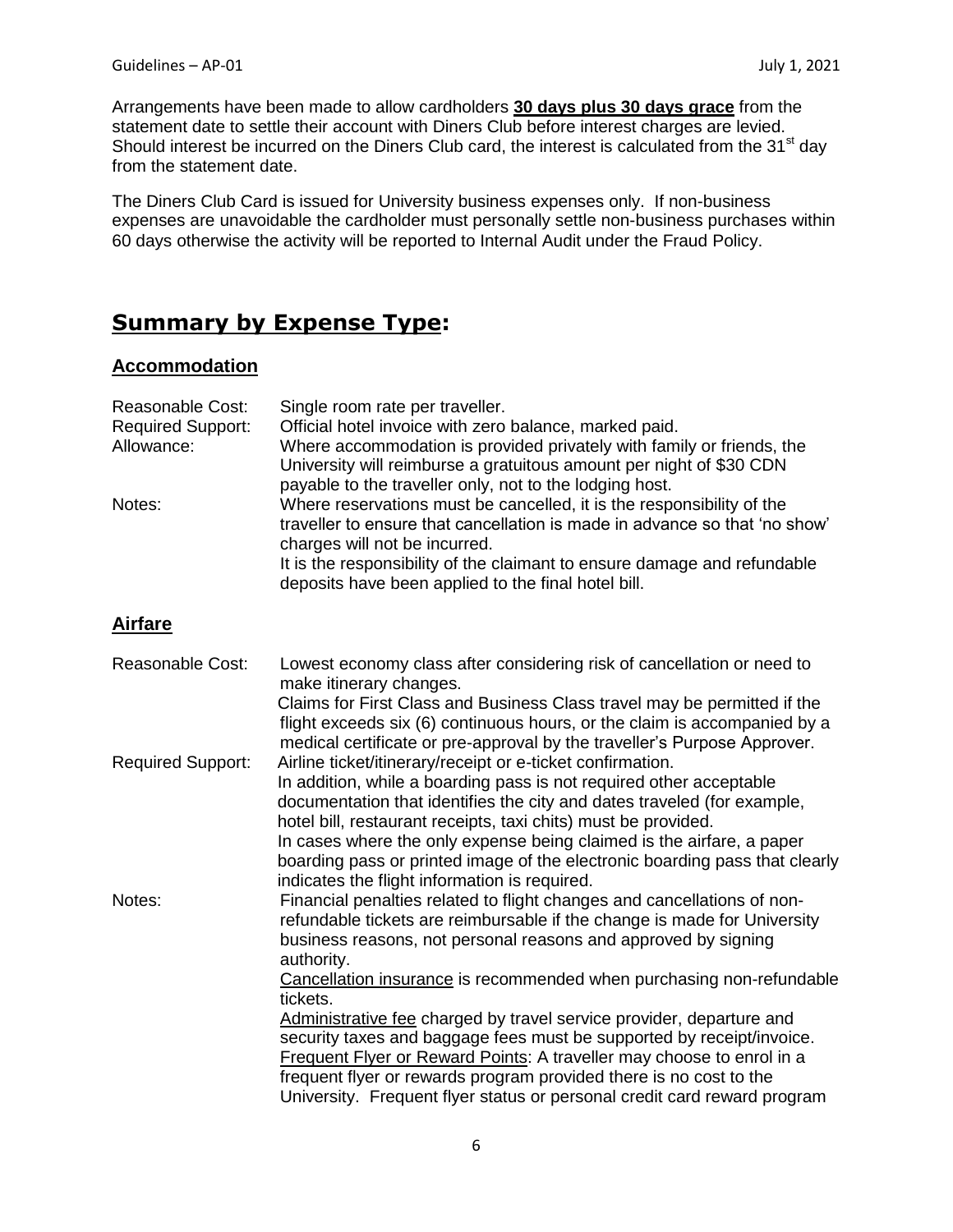is not to be a determining factor in the selection of the carrier. No reimbursement may be claimed for the value of travel reward points.

### **Computer Equipment and Accessories**

Reasonable Cost: Laptops, monitors, printers and related computer equipment and accessories only when pre-authorized by the supervisor. These items will become the property of McMaster University. Eligibility of expenditures to a research project are subject to the sponsor policies and guidelines and must directly relate to the research. Required Support: Official itemized invoice/receipt with proof of payment.

## **Dependent Care Expenses (excluding pets)**

A dependent is a person who resides with the traveller on a full-time basis and relies on the traveller for care (e.g. a child or parent). A traveller will be reimbursed when;

- The travel is occasional or unexpected.
- The traveller incurs expenses above and beyond usual costs for dependent care as a direct result of business travel. For example, when a nursing mother must travel with her child to a conference, or a single parent must pay overnight babysitting while travelling on university business.
- Reasonable Cost: Maximum daily allowance of \$75/dependent/household with caregiver's receipt. Maximum daily allowance of \$35/dependent/household with documented explanation.

#### **Delinquency/Interest Charges**

Reasonable Cost: The credit card holder is responsible for timely reimbursement processing of University business. The card holder is responsible for any unavoidable personal costs on the University card and must settle nonbusiness items within 60 days. Required Support: Copy of credit card statement accompanied by explanation in writing approved by the individual's purpose approver. Delinquency and interest charges will be reviewed on an individual and exceptional basis.

### **Gifts/Gift Cards/Gift Certificates/Donations**

Reasonable Cost: Actual cost. Required Support: Official receipt with proof of payment plus a record containing recipient name, business purpose and amount issued to each recipient. Notes: Providing a physical gift is the preferred method to recognize an individual's contribution in support of a University activity.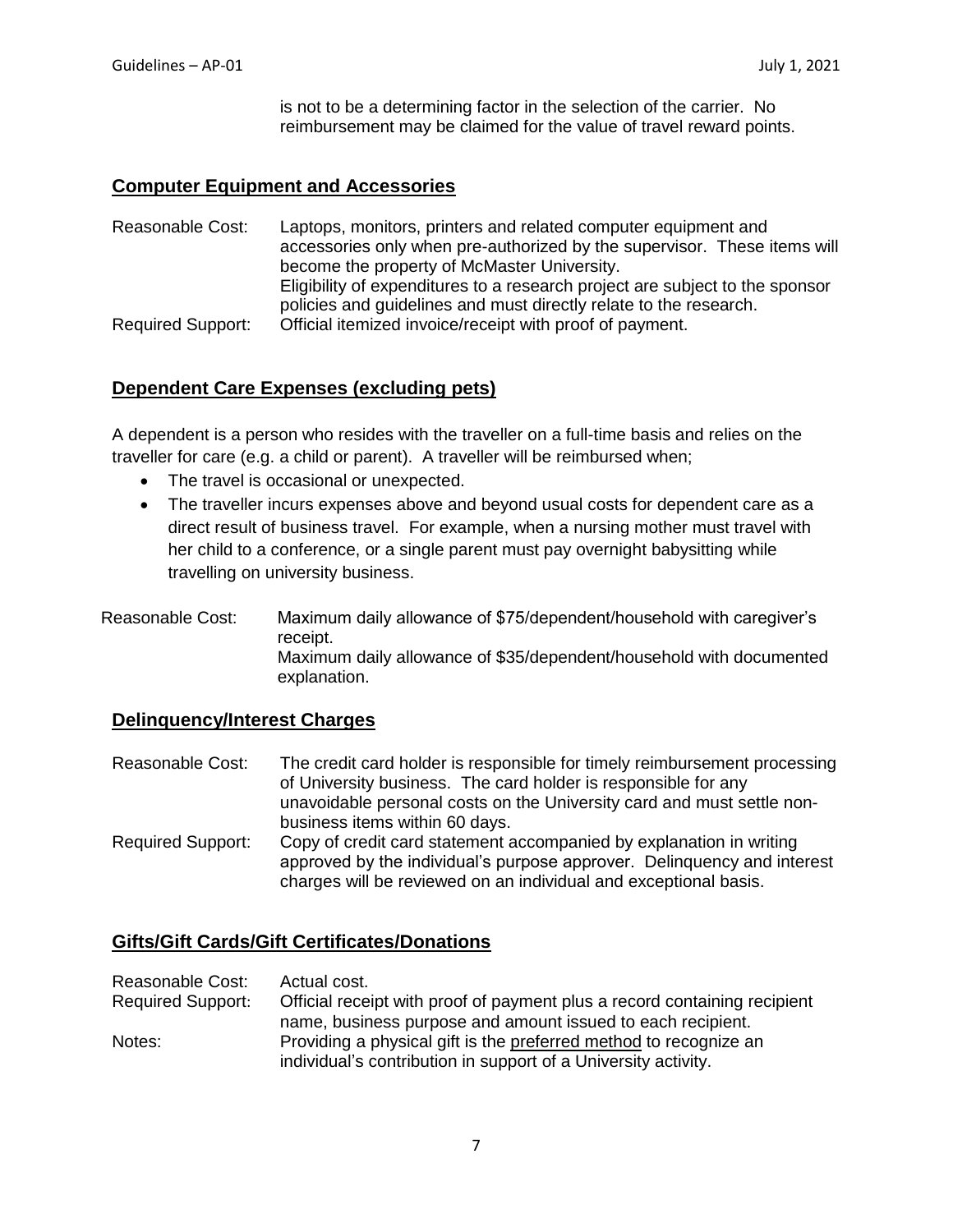#### **Non-employee**:

- **Gifts** offered to visitors, donors, or volunteers should be of a moderate value and does not represent an honorarium.
- **Gift cards/Gift certificates:** Gifts to individuals of near cash equivalents (i.e. gift cards and gift certificates) are tracked through the supplier database for reporting purposes and may be considered taxable income if they total \$500 or more in a calendar year. Contact [aphelp@mcmaster.ca](mailto:aphelp@mcmaster.ca) prior to giving gift cards/gift certificates to nonemployees (with the exception research study subjects).

#### **Employee**:

- **Gifts** in recognition of employment service otherwise not paid may not exceed a value of \$500 per calendar year.
- **Gift cards/gift certificates** for employees in ANY amount, including gift cards from Hospitality Services and the Campus Store, must involve notification to Human Resources identifying employee name, item, and value for T4 (Statement of Remuneration) purposes.

**Gift Certificates towards Meals:** Please refer to Meals with Receipts below.

**Research Study Participants**: Gifts, honoraria and other incentives (e.g. gift cards/gift certificates) can be offered to an individual or group whose involvement with the funded research/activities is voluntary, i.e. not part of a contractual obligation, professional service or a member of the grant team.

**Donations**: University funds are generally not used for donations to other charitable organizations. Donations in lieu of speaker fees is not permitted.

### **Ground Transportation**

#### **GO Bus/GO Train**

| Reasonable Cost:  | Actual cost.                                           |
|-------------------|--------------------------------------------------------|
| Required Support: | Official receipt with proof of payment.                |
| Note:             | HST does NOT apply therefore rebate cannot be claimed. |

#### **Airport Limousine/Taxi**

Reasonable Cost: Travel to and from airports shall consider the most reasonable cost to the University. Required Support: Official receipt with proof of payment.

#### **Parking**

| Reasonable Cost:         | Actual cost with proof of payment. |
|--------------------------|------------------------------------|
| <b>Required Support:</b> | Official receipt.                  |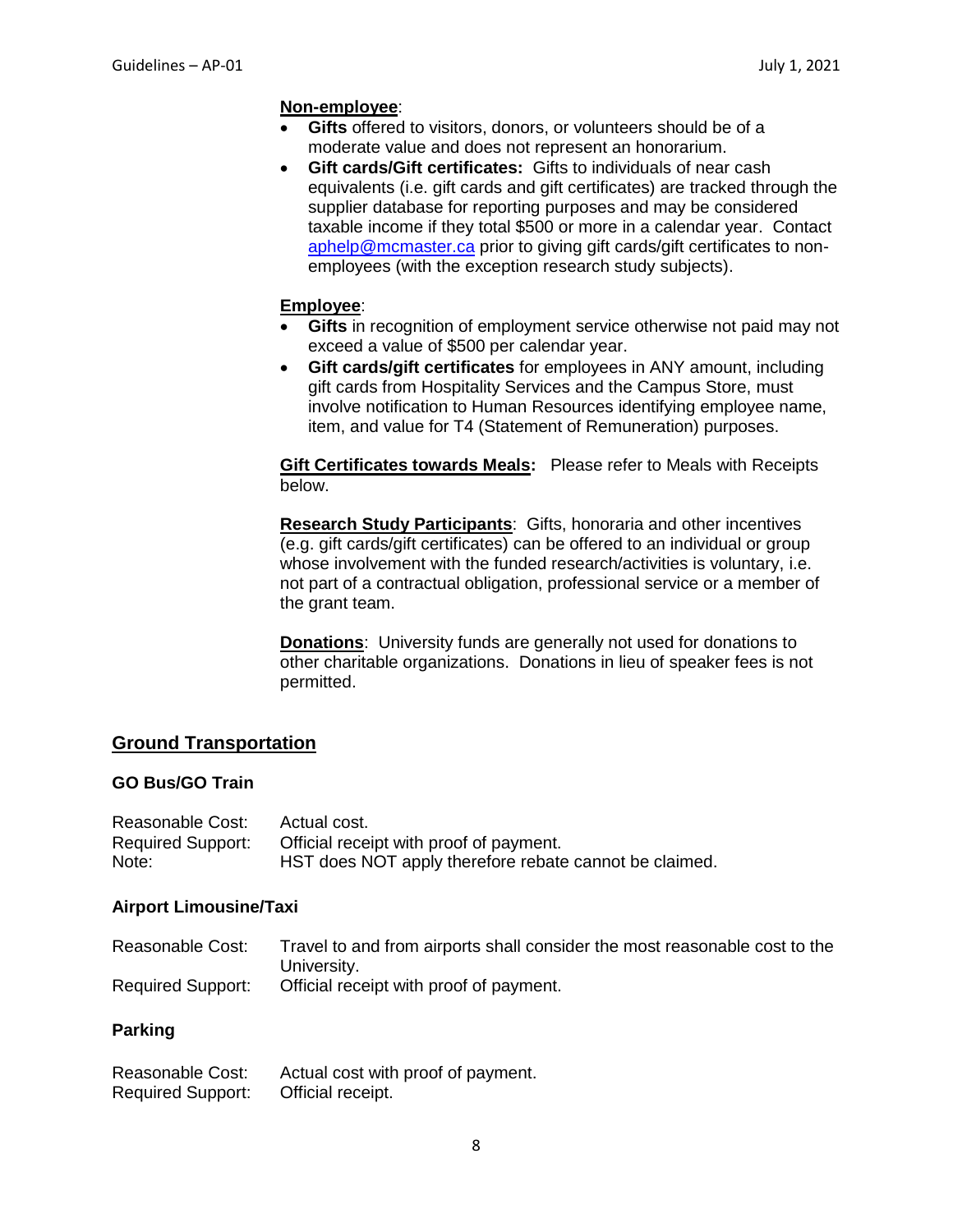## **Personally Owned Vehicle**

| Reasonable Cost:         | Kilometre allowance.<br>59¢ per kilometre for the first 5,000 kilometres driven.<br>53 $¢$ per kilometre driven after that.                                                                                                                                                                                                                                                                                                                                                                                                                                                                                                                                                                                                                                                                                                                                                                                                                                                                                                                                                                                                                                                                                                                                                                                     |
|--------------------------|-----------------------------------------------------------------------------------------------------------------------------------------------------------------------------------------------------------------------------------------------------------------------------------------------------------------------------------------------------------------------------------------------------------------------------------------------------------------------------------------------------------------------------------------------------------------------------------------------------------------------------------------------------------------------------------------------------------------------------------------------------------------------------------------------------------------------------------------------------------------------------------------------------------------------------------------------------------------------------------------------------------------------------------------------------------------------------------------------------------------------------------------------------------------------------------------------------------------------------------------------------------------------------------------------------------------|
| <b>Required Support:</b> | When completing the expense report include dates, kilometres traveled<br>and destination. It is recommended that the mileage log be used when<br>claiming reimbursement for multiple trips or multi-stop trips. A Google map<br>is not required as support.                                                                                                                                                                                                                                                                                                                                                                                                                                                                                                                                                                                                                                                                                                                                                                                                                                                                                                                                                                                                                                                     |
| Notes:                   | Where a personally owned vehicle is used for University business a<br>kilometre allowance shall be provided to defray vehicle operating costs,<br>including gasoline, insurance, repairs and maintenance.<br>Where a personally owned vehicle is used for University Business, the<br>owner shall carry adequate personal car insurance on the vehicle. This<br>cost is not reimbursable.<br>Travellers who choose to drive rather than fly may be reimbursed a<br>maximum of two travel days beyond the dates of official business.<br>The reimbursement for kilometrage may not exceed the cost of<br>comparable 30-day advance purchase airfare rates.<br>Where granting agency automobile allowance differs from the University<br>approved allowance, supporting documentation is required.<br>Expenses related to mileage and parking related to traveling from an<br>employee's home to the office/campus are considered personal and not<br>reimbursable.<br>Kms to and from McMaster campus (i.e. 1280 Main St. W.):<br>Downtown Campuses:<br>5 kilometres, one way; or,<br>$\bullet$<br>10 kilometres, round trip.<br>Ron Joyce Centre (Burlington):<br>22 kilometres, one way; or,<br>٠<br>44 kilometres, round trip.<br><b>Niagara Regional Campus:</b><br>70 kilometres, one way; or,<br>$\bullet$ |
|                          | 140 kilometres, round trip.<br>٠                                                                                                                                                                                                                                                                                                                                                                                                                                                                                                                                                                                                                                                                                                                                                                                                                                                                                                                                                                                                                                                                                                                                                                                                                                                                                |
| <b>Presto Card</b>       |                                                                                                                                                                                                                                                                                                                                                                                                                                                                                                                                                                                                                                                                                                                                                                                                                                                                                                                                                                                                                                                                                                                                                                                                                                                                                                                 |
| Reasonable Cost:         | Actual cost. In order to seek reimbursement, travellers using the Presto<br>card to pay transit fares must register the card.                                                                                                                                                                                                                                                                                                                                                                                                                                                                                                                                                                                                                                                                                                                                                                                                                                                                                                                                                                                                                                                                                                                                                                                   |
| <b>Required Support:</b> | Statements detailing card use must be maintained for seven (7) years by<br>the claimant and made available upon request for audit purposes.                                                                                                                                                                                                                                                                                                                                                                                                                                                                                                                                                                                                                                                                                                                                                                                                                                                                                                                                                                                                                                                                                                                                                                     |
| Taxi                     |                                                                                                                                                                                                                                                                                                                                                                                                                                                                                                                                                                                                                                                                                                                                                                                                                                                                                                                                                                                                                                                                                                                                                                                                                                                                                                                 |
| Reasonable Cost:         | Travel between locations shall represent reasonable cost based on                                                                                                                                                                                                                                                                                                                                                                                                                                                                                                                                                                                                                                                                                                                                                                                                                                                                                                                                                                                                                                                                                                                                                                                                                                               |
| <b>Required Support:</b> | submission of official receipts.<br>Taxi chit.                                                                                                                                                                                                                                                                                                                                                                                                                                                                                                                                                                                                                                                                                                                                                                                                                                                                                                                                                                                                                                                                                                                                                                                                                                                                  |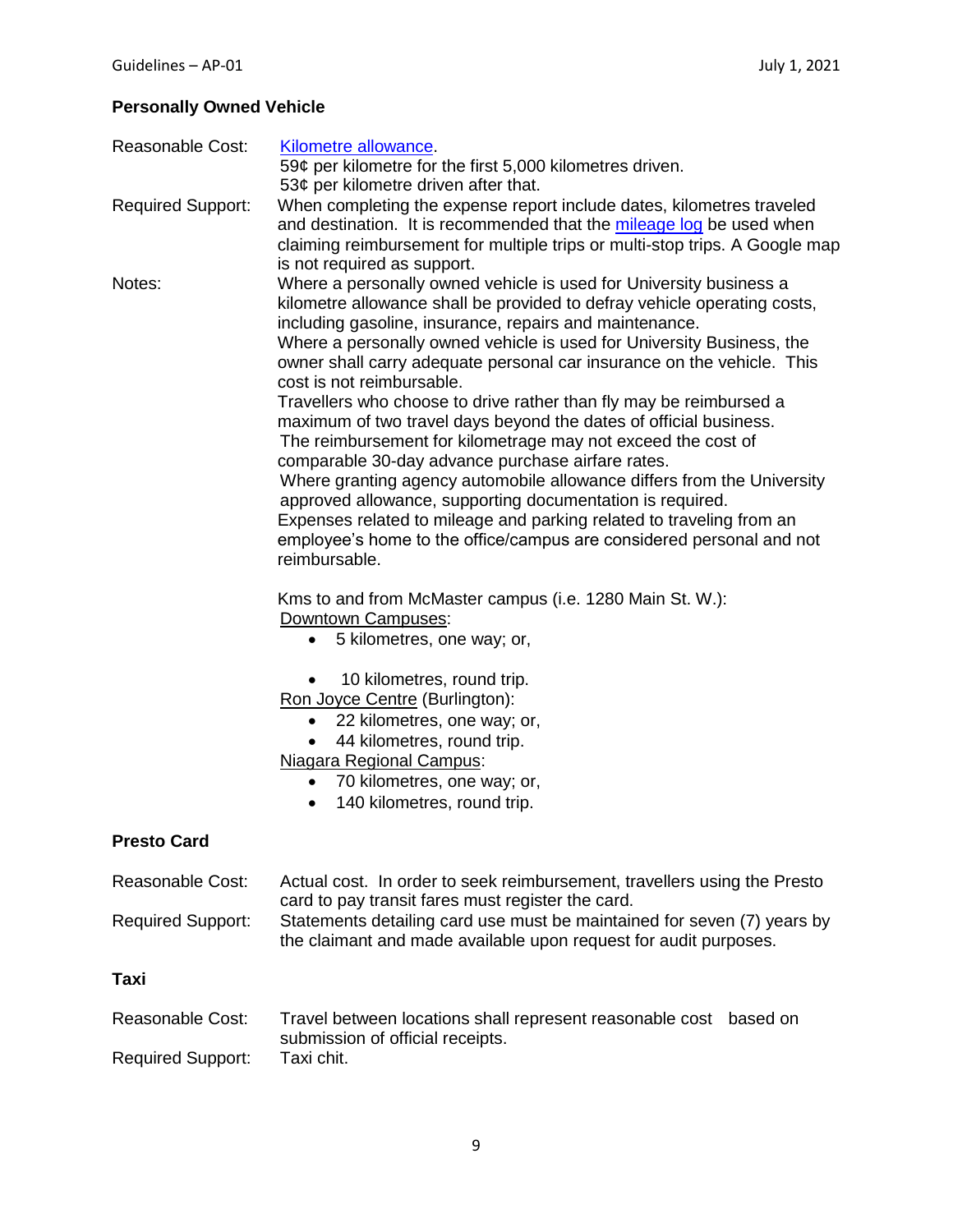### **Tolls (including 407 Toll)**

| Reasonable Cost:         | Toll transportation costs based on proof of toll charges. |
|--------------------------|-----------------------------------------------------------|
| <b>Required Support:</b> | Official itemized invoice.                                |

#### **Vehicle Rental and Rental Vehicle Gasoline**

| <b>Reasonable Cost:</b>  | Actual cost. Cost of standard insurance against liability and personal<br>injury is reimbursable. |
|--------------------------|---------------------------------------------------------------------------------------------------|
| <b>Required Support:</b> | Original rental agreement with proof of payment                                                   |
| Notes:                   | Travellers are encouraged to obtain the most cost-effective, practical                            |
|                          | vehicle and take advantage of corporate and other discounts.                                      |
|                          | Diners Club MasterCard holders are automatically covered for collision                            |
|                          | damage insurance when using the Diners card and should refuse                                     |
|                          | coverage offered by the rental agency. If the Diners Club MasterCard is                           |
|                          | not used, reasonable collision insurance may be reimbursed.                                       |
|                          | Rental vehicle gasoline is reimbursable.                                                          |
|                          | Typically the kilometre allowance does not apply to vehicle rentals.                              |
|                          | Ensure rental agreement stipulates unlimited mileage.                                             |
|                          | Refer to Guidelines on Renting Vehicles.                                                          |

## **Group Travel**

| Reasonable Cost:         | Actual costs.                                                               |
|--------------------------|-----------------------------------------------------------------------------|
| <b>Required Support:</b> | Official itemized receipts. A list of individuals comprising the group must |
|                          | accompany expense report.                                                   |
| Note:                    | The individual overseeing the trip is responsible for obtaining and         |
|                          | submitting original receipts.                                               |

## **Incidental Expenses (Non Province of Ontario funded accounts)**

| Reasonable Cost:                  | A per diem allowance for incidental expenses (i.e. small expenditures<br>where it is either impractical or impossible to acquire receipts) may be<br>claimed in lieu of actual costs where expenses are funded by external<br>agencies or sponsors (except agencies or ministries of the Government of<br>Ontario). |
|-----------------------------------|---------------------------------------------------------------------------------------------------------------------------------------------------------------------------------------------------------------------------------------------------------------------------------------------------------------------|
| <b>Required Support:</b><br>Note: | \$10/day to a maximum of \$100/trip.<br>$\circ$<br>Not required to support the incidental expense allowance.<br>Only incidental expenses incurred while travelling on University business<br>may be claimed.                                                                                                        |

## **Laundry/Dry Cleaning**

Reasonable Cost: Actual cost reimbursable after seven (7) consecutive days of travel.<br>Required Support: Official itemized receipt. Official itemized receipt.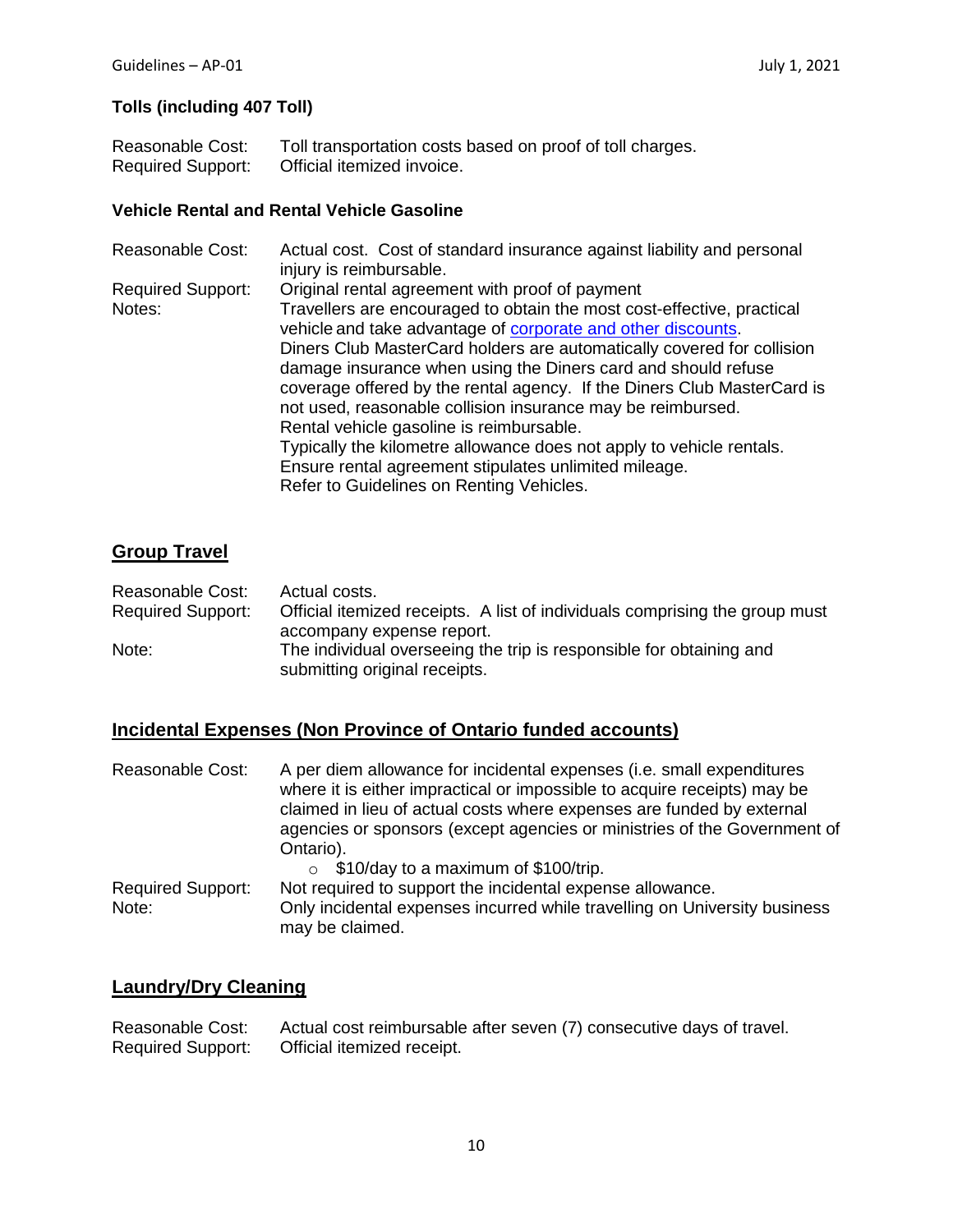### **Meals with Receipts**

### **Individual Meal**

| Reasonable Cost:         | Reasonable costs while travelling, including gratuities.                 |  |
|--------------------------|--------------------------------------------------------------------------|--|
| <b>Required Support:</b> | Official itemized restaurant bill including date, items consumed, amount |  |
|                          | and credit card chit indicating gratuities as applicable.                |  |
| Note:                    | A daily meal allowance may be used in lieu of meals with receipts. Refer |  |
|                          | to Per Diem Allowances below.                                            |  |

### **Meal with Attendee(s)**

| Reasonable Cost:         | Actual cost accompanied by a detailed business purpose.                   |
|--------------------------|---------------------------------------------------------------------------|
| <b>Required Support:</b> | Official itemized restaurant bill including date, items consumed, amount, |
|                          | credit card chit indicating gratuities and list of attendee(s).           |
| Note:                    | When the meal is between University employees, the most senior            |
|                          | University employee in attendance must pay and submit the                 |
|                          | reimbursement claim.                                                      |

### **Gift Certificates towards Meals (e.g. Uber Eats/Skip the Dishes)**

| Reasonable Cost:         | Actual cost accompanied by a detailed business purpose.                                                                                                                                                                                                                                                          |  |
|--------------------------|------------------------------------------------------------------------------------------------------------------------------------------------------------------------------------------------------------------------------------------------------------------------------------------------------------------|--|
| <b>Required Support:</b> | Official itemized invoice/receipt including date, amount and list of<br>attendee(s).                                                                                                                                                                                                                             |  |
| Note:                    | See section on Gifts/Gift Cards/Gift Certificates/Donations to employees<br>above.                                                                                                                                                                                                                               |  |
|                          | Where the meal is not consumed as part of a meeting, event or university<br>business function, gift certificates to Uber Eats, Skip the Dishes,<br>restaurants and the like must involve notification to Human Resources<br>identifying employee name, and value for T4 (Statement of<br>Remuneration) purposes. |  |

## **Alcohol (unless specifically prohibited by funding source (e.g. Tri-Agency)**

| Reasonable Cost:         | Reasonable costs for alcoholic beverages with a meal or during a<br>reception where the consumption is nominal or moderate, does not<br>exceed the cost of food, and is not specifically restricted by funding |
|--------------------------|----------------------------------------------------------------------------------------------------------------------------------------------------------------------------------------------------------------|
|                          | source.                                                                                                                                                                                                        |
| <b>Required Support:</b> | Itemized receipt detailing date, items consumed, amount and gratuities<br>with proof of payment.                                                                                                               |
| Note:                    | Faculty and staff are required to exercise sound judgement in this regard.                                                                                                                                     |

## **Per Diem Allowance for Meals**

| Reasonable Cost:         | A per diem meal allowance may be claimed in lieu of actual costs           |  |
|--------------------------|----------------------------------------------------------------------------|--|
|                          | \$93.50/day \$20.80/breakfast, \$21.05/lunch, \$51.65/dinner) in Canadian  |  |
|                          | dollars for travel in Canada, or, U.S. dollars for travel outside Canada.  |  |
| <b>Required Support:</b> | Not required to support the per diem meal allowance.                       |  |
| Notes:                   | Only meal costs incurred while on University business or during travel for |  |
|                          | University business may be claimed.                                        |  |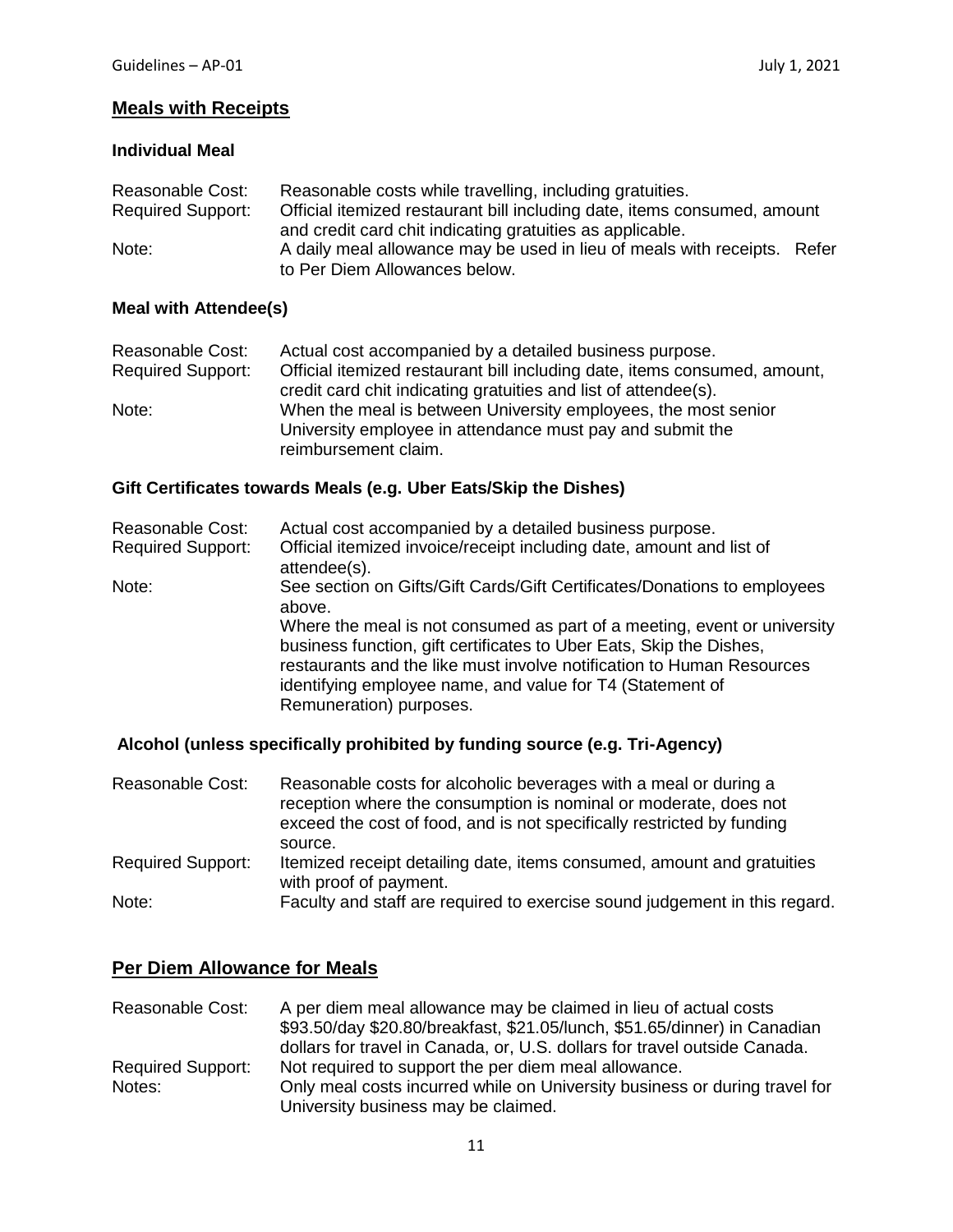The per diem allowance will not apply where meals are included as part of another reimbursable item (for example: conference, transportation). The per diem claim should be reduced accordingly. The meal allowance includes gratuities and taxes.

#### **Memberships**

#### **Professional Memberships**

| Reasonable Cost:         | Actual cost. Professional memberships for eligible full-time employees<br>where necessary for their employment role will be reimbursed provided<br>the fees qualify as a non-taxable benefit and are of the type defined in the<br>Income Tax Act section 8(1)(i)(i) as annual professional membership<br>dues, the payment of which is necessary to maintain a professional<br>status. |
|--------------------------|-----------------------------------------------------------------------------------------------------------------------------------------------------------------------------------------------------------------------------------------------------------------------------------------------------------------------------------------------------------------------------------------|
| <b>Required Support:</b> | Official invoice/receipt from organization and/or copy of application form<br>or renewal plus proof of payment.                                                                                                                                                                                                                                                                         |
| Note:                    | Reimbursement of professional fees is not an automatic entitlement and<br>occurs only where allowed for, as necessary, within the employment role<br>or employment contract.                                                                                                                                                                                                            |

#### **Club Memberships**

| <b>Reasonable Cost:</b>  | Individual University Club membership is not a reimbursable expense. In<br>limited and exceptional circumstances membership may be reimbursed<br>where the membership provides a business-related benefit to the            |
|--------------------------|-----------------------------------------------------------------------------------------------------------------------------------------------------------------------------------------------------------------------------|
|                          | University and is required for the effective performance of the individual's<br>position. In these cases, the department may be charged and approval<br>shall be accompanied by a letter from the appropriate Dean or Vice- |
|                          | President explaining the specific situation for audit records.                                                                                                                                                              |
| <b>Required Support:</b> | Official invoice or charge to department chartfield and accompanied by a<br>letter from the appropriate Dean or Vice-President.                                                                                             |
| Note:                    | Club memberships for personal recreation or socializing purposes, such<br>as fitness clubs, golf clubs or social clubs, are not a reimbursable<br>expense.                                                                  |

#### **Other (not listed above)**

Note: Reimbursement of other memberships will only be made if pursuant to the individual's employment contract, role or otherwise deemed necessary for the execution of their business activities.

#### **Office Equipment, Furniture, and Accessories**

- Reasonable Cost: Office equipment, furniture and accessories required to support working remotely only when pre-authorized by the supervisor. These items will become the property of McMaster.
- Required Support: Official itemized invoice/receipt with proof of payment.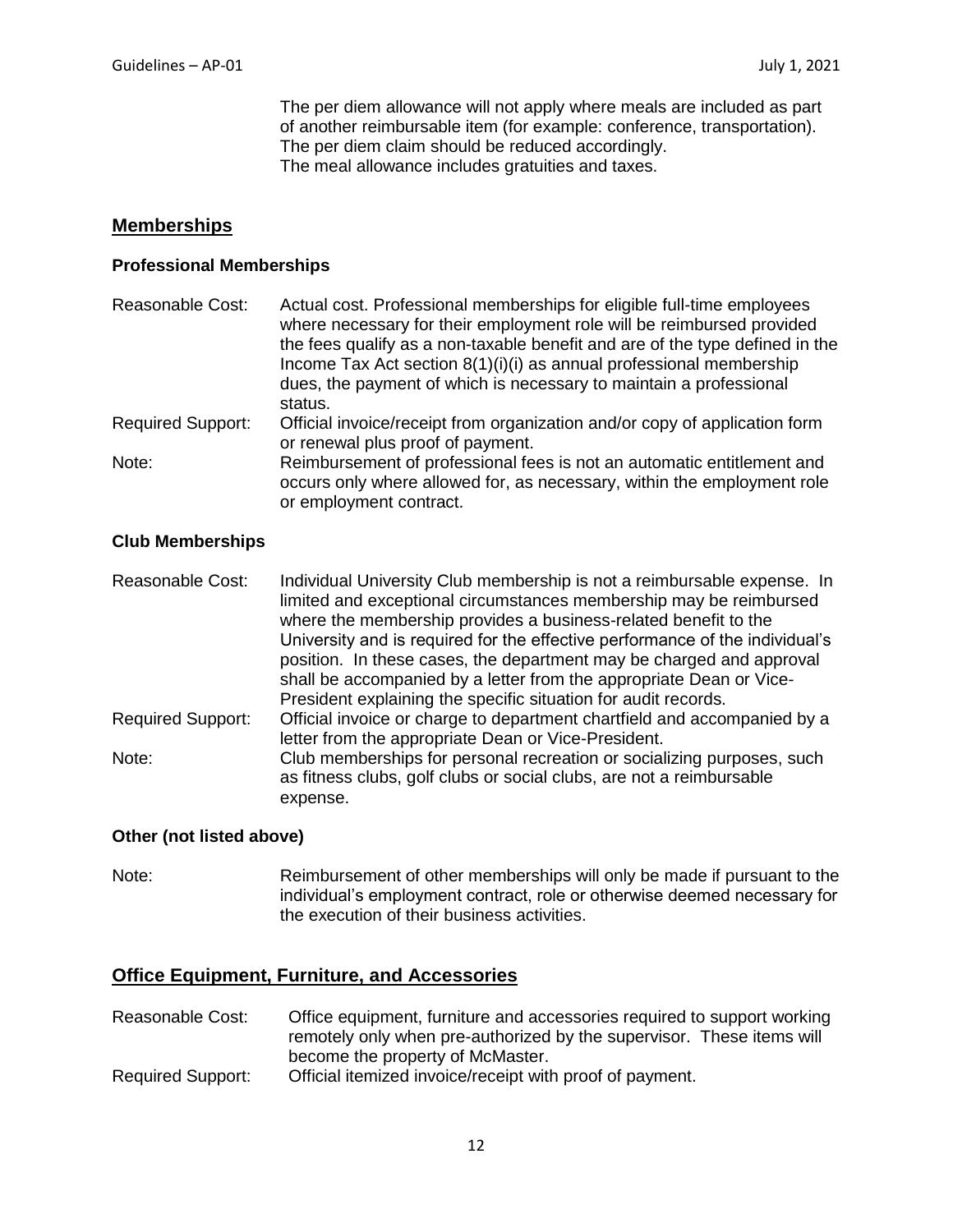## **Office Supplies, Stationery**

| Reasonable Cost:         | Expenses incurred for office supplies, stationery and other reasonable    |
|--------------------------|---------------------------------------------------------------------------|
|                          | (non-capital) supplies not provided by the University may be eligible for |
|                          | reimbursement to support working remotely. For example, printer           |
|                          | cartridges/toner, paper, pens, notebooks, highlighters, etc.              |
| <b>Required Support:</b> | Official itemized invoice/receipt with proof of payment.                  |

## **Out-of-Country Travel**

Reasonable Cost: Costs incurred solely for University business are reimbursable, such as visas, travel documents and immunization shots. Required Support: Official invoices/receipts.

### **Rail**

| Reasonable Cost:                  | Travel by rail shall use economy fare for day travel, or standard lower<br>berth or roomette accommodation for overnight travel. However, to<br>destinations where the travel time exceeds four (4) hours (e.g. Ottawa,<br>Montreal) a business class fare may be permitted. |  |
|-----------------------------------|------------------------------------------------------------------------------------------------------------------------------------------------------------------------------------------------------------------------------------------------------------------------------|--|
| <b>Required Support:</b><br>Note: | Official receipt with proof of payment.<br>Passage on VIA Rail may receive discounted fares when booked through<br>the CAUBO (Canadian Association of University Business Officers) web<br>page.                                                                             |  |

## **Receptions and University Events**

| Reasonable Cost:         | Expenses relating to business receptions, meetings, and University<br>events, including hospitality, catering, and other incidentals incurred in the<br>course of carrying out University business, may be reimbursed based<br>upon reasonable costs.               |
|--------------------------|---------------------------------------------------------------------------------------------------------------------------------------------------------------------------------------------------------------------------------------------------------------------|
| <b>Required Support:</b> | Official itemized invoice marked paid or official itemized receipt, and list of<br>attendees (where applicable). Indicate the nature of the event and<br>description of how the business reception, meeting or University event<br>facilitates University business. |
| Note:                    | Expenses relating to social functions involving only individuals who work<br>for, or are engaged by, the University cannot be reimbursed, e.g. holiday<br>parties.                                                                                                  |

## **Registration (Conference and Seminar)**

| Reasonable Cost:         | Registration costs related to University business is reimbursable based     |  |
|--------------------------|-----------------------------------------------------------------------------|--|
|                          | on proof of cost supporting documentation.                                  |  |
| <b>Required Support:</b> | Official receipt from organizers including conference itinerary/prospectus. |  |
| Note:                    | Indicate full name of conference elaborating on acronyms.                   |  |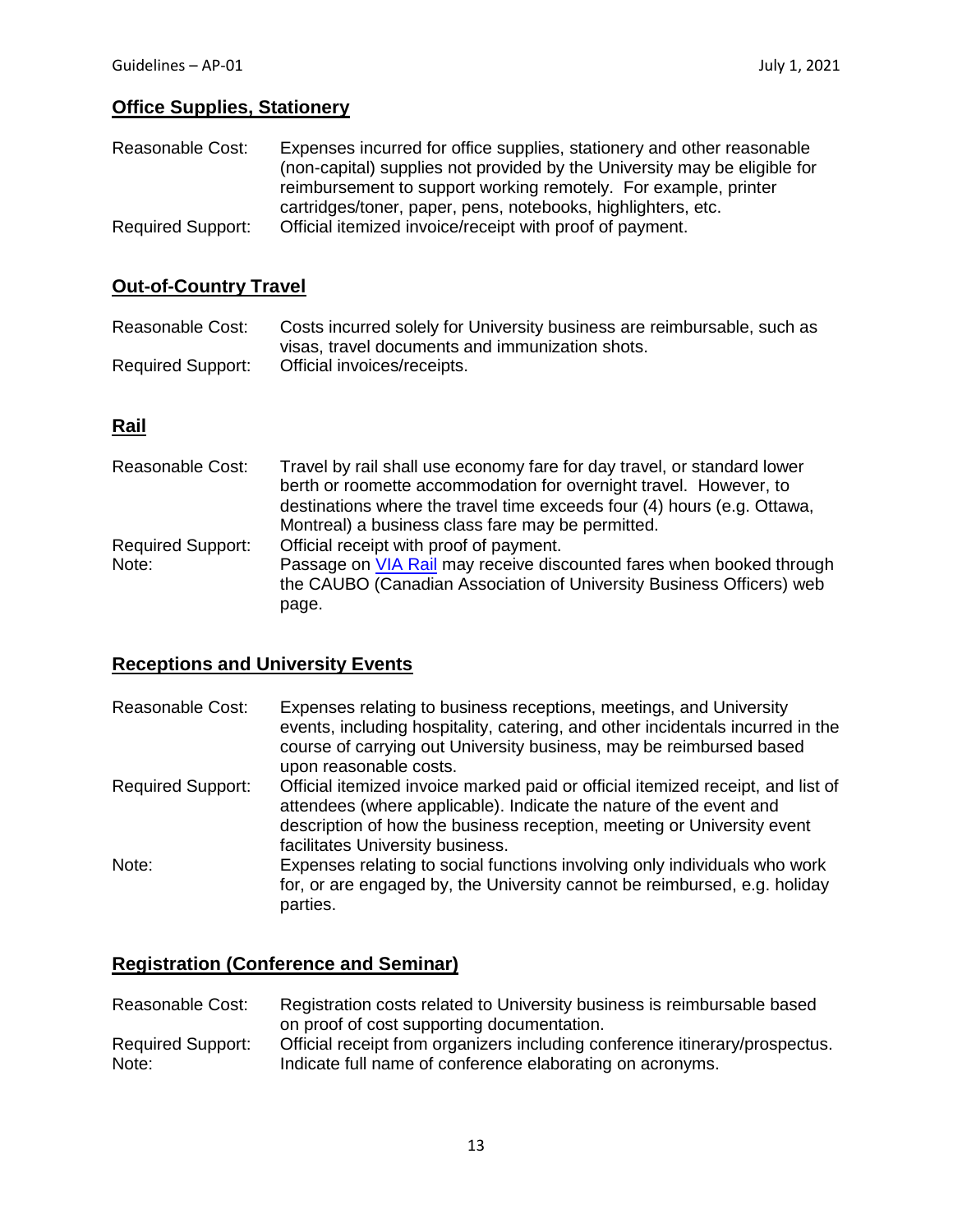### **Research Study Subjects (being paid by cheque)**

| Reasonable Cost:         | Research study participants shall be reimbursed for reasonable<br>participation costs, where allowed by the funding source and prevailing<br>policy. |
|--------------------------|------------------------------------------------------------------------------------------------------------------------------------------------------|
| <b>Required Support:</b> | Name of study and log detailing recipient name, amount paid and<br>recipient signature.                                                              |
| Note:                    | Reimbursement to study participant by cheque shall include: payee name<br>and address, name of the study and date of study visit.                    |

### **Telecommunications and Internet**

#### **Cell Phone, Long Distance and Internet**

- Reasonable Cost: Expenses associated with University business are reimbursable. Expenses incurred due to working remotely such as overcharges for excess internet and cell phone usage, long distance charges for workrelated calls. Required Support: Official itemized invoice/receipt with proof of payment. However, regular
- expense items, such as internet costs, where the plan and cost has not fluctuated from month to month, may be reimbursed on a basis of reasonability providing proof of first month and last month detail invoice for a claim period of up to 12 months.

### **Tips/Gratuities**

Reasonable Cost: Reasonable incidental tip or gratuity charges are permissible without receipt. This does not apply to tips and gratuities included in other expenses (for example, meals). Required Support: Itemized list supported by a description.

### **Utility/Service Bills (e.g. Bell, Rogers, internet, equipment repair)**

| Reasonable Cost:         | Portion of actual cost related to University business.                    |  |
|--------------------------|---------------------------------------------------------------------------|--|
| <b>Required Support:</b> | Original invoice. Only current charges will be reimbursed unless previous |  |
|                          | invoice attached.                                                         |  |

# **Corporate Credit Cards**

- [BMO MasterCard \(PCard\)](http://www.mcmaster.ca/bms/BMS_Purchasing_Resources.htm#card) to be used for the purchase of goods and services valued less than \$10,000 per invoice.
- Diners Club MasterCard to be used for the purchase of University business travel expenses, meals and hospitality. The application form can be found at: <http://www.mcmaster.ca/bms/pdf/dinersclub.pdf>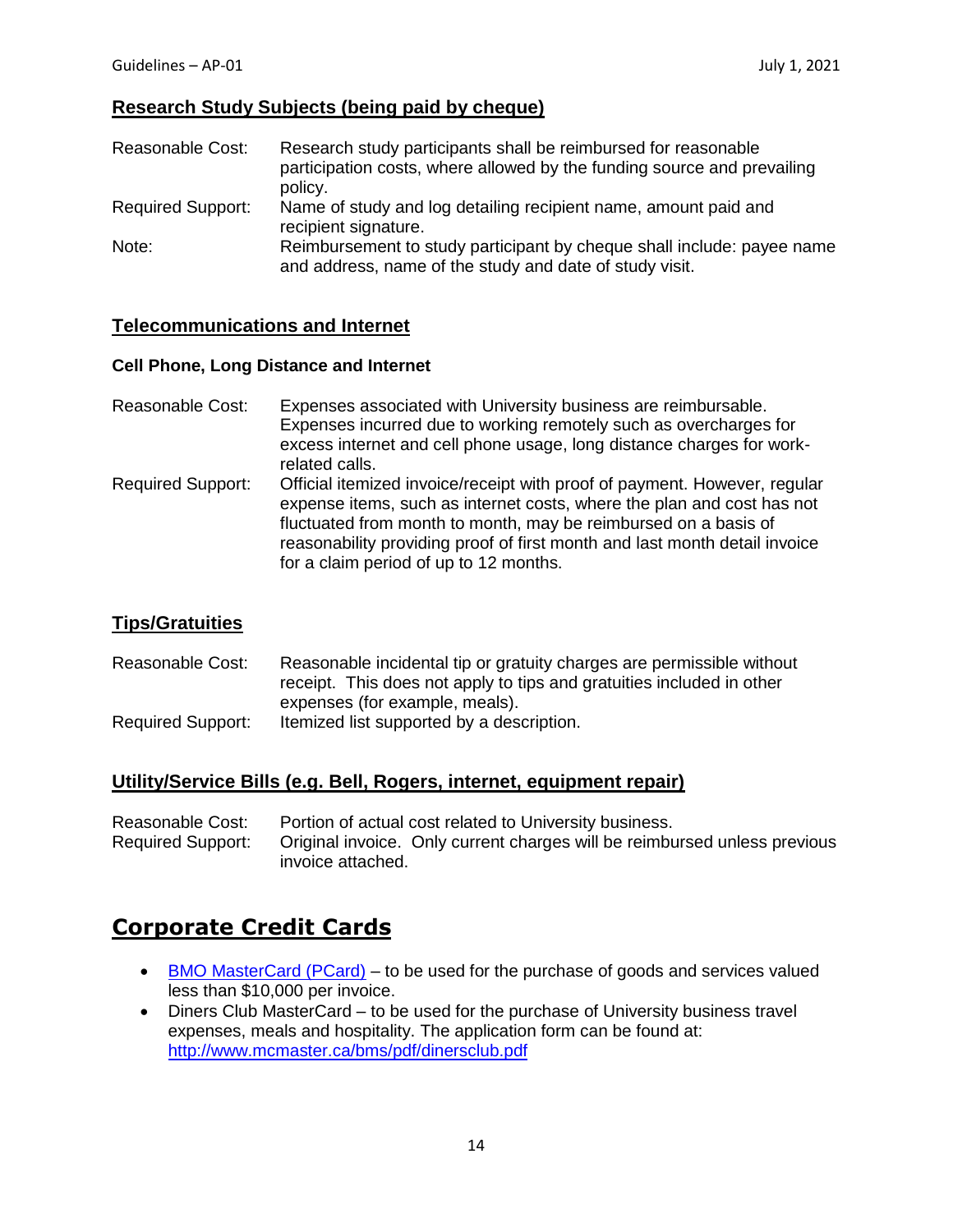# **Questions?**

Contact [aphelp@mcmaster.ca](mailto:aphelp@mcmaster.ca)

# **Related Links:**

**[Policy on Reimbursements to Individuals for University Business](http://www.mcmaster.ca/bms/policy/accounts_payable/ap01-rem_univ_bus.pdf)** [Policy on Recruitment and Relocation Expenses for Academic Appointments](https://www.mcmaster.ca/vpacademic/documents/Forms%20Warehouse/POLICY_RECRUITMENT_&_RELOCATION_EXP_ACADEMIC_APPOINTMENTS.pdf) **[Strategic Procurement Policy](http://www.mcmaster.ca/bms/policy/purchase/SP-01.pdf)** [Policy on Perquisites](http://www.mcmaster.ca/policy/Employee/Policy_on_Perquisites.pdf) [Procedures for the Administration of Gift Cards/Certificates](http://www.mcmaster.ca/bms/policy/accounts_payable/giftcardscertificates.pdf) [Policy on the Administration of Petty Cash](http://www.mcmaster.ca/bms/policy/finance/pettycash.pdf) [Guidelines on Renting Vehicles](http://www.mcmaster.ca/bms/pdf/rentingvehicles.pdf) Policy [on Gifts and Awards](http://www.mcmaster.ca/vpadmin/Policies/HRPolicy_Gifts_and_Awards.pdf)

**Appendix A – Common Expense Accounts**

**Appendix B - Guidance for Travel During COVID-19 Pandemic**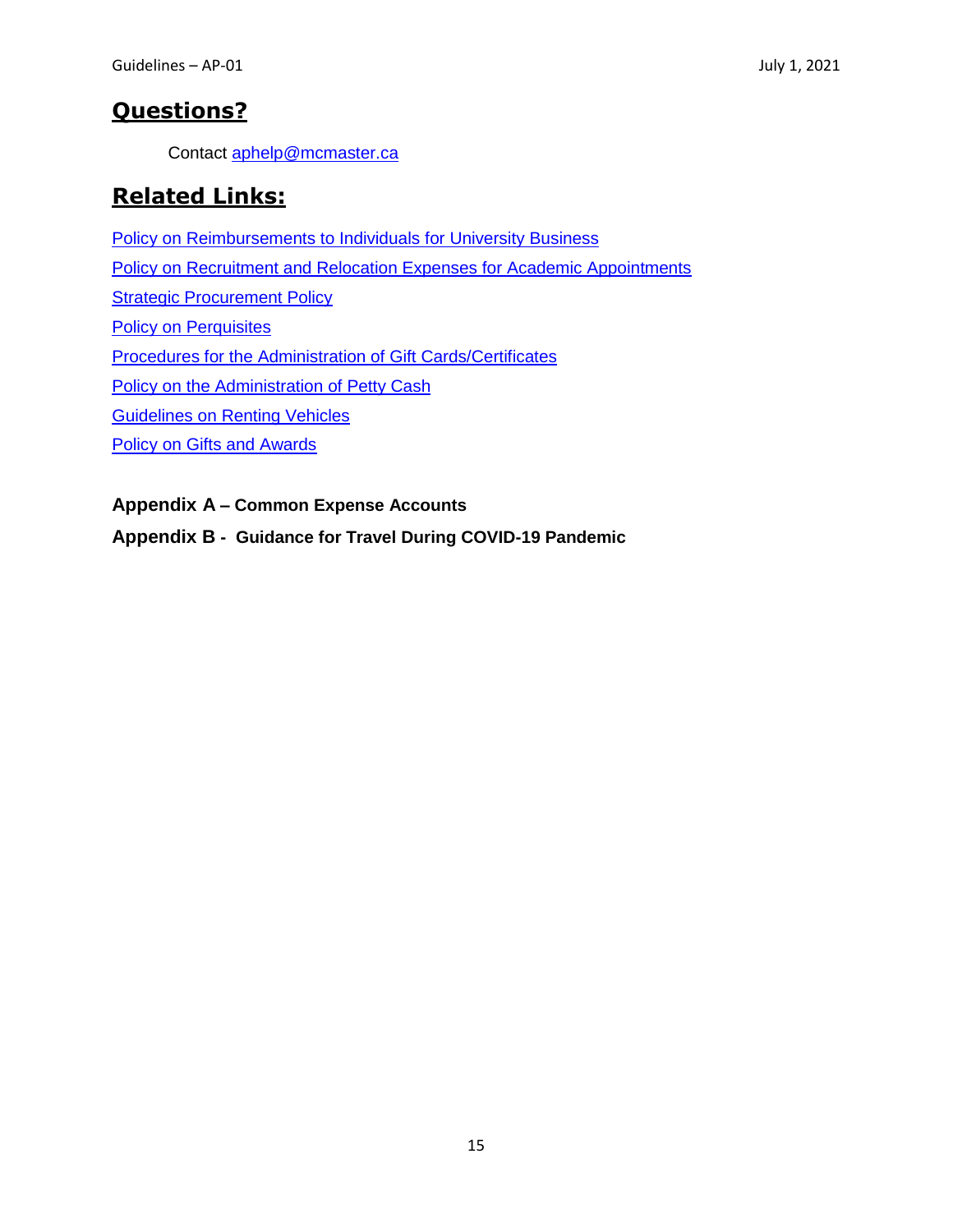## **APPENDIX A**

# **Common Expense Accounts**

| <b>EXPENSE TYPE</b>                          | <b>ACCOUNT</b> |
|----------------------------------------------|----------------|
| <b>407 ETR</b>                               | 650007         |
| <b>ATM/Bank Fees</b>                         | 650006         |
| Abstract/Journal Fees-Non-Travel             | 670028         |
| Advertising/Promotion-Non-Travel             | 600102         |
| Airfare - Seat Selection                     | 650007         |
| Airfare - Domestic                           | 650007         |
| Airfare - International                      | 650007         |
| Airfare - Non-Domestic within North America  | 650007         |
| <b>Airport Taxes</b>                         | 650007         |
| <b>Airport Taxi/Limousine</b>                | 650007         |
| Audio Visual - Non-Travel                    | 600200         |
| <b>Baggage Fees</b>                          | 650007         |
| <b>Books-Non-Travel</b>                      | 600413         |
| <b>Breakfast</b>                             | 650004         |
| Business Meal with Attendees - Non Travel    | 650050         |
| <b>Business Meal with Attendees - Travel</b> | 650003         |
| Cellular Phone - Non-Travel                  | 600205         |
| Cellular Phone - Travel                      | 650002         |
| <b>Charitable Donations - Travel</b>         | 750050         |
| Coach Bus                                    | 650007         |
| Computer Equipment/Supplies - Non-Travel     | 610031         |
| <b>Computer Supplies</b>                     | 650008         |
| <b>Conference Registration</b>               | 650011         |
| Courier - Non-Travel                         | 600013         |
| <b>Currency Conversion Fees</b>              | 650006         |
| <b>Dinner</b>                                | 650004         |
| Entertainment - Other - Travel               | 650003         |
| Entertainment - Other - Non-Travel           | 650050         |
| Fax Charges                                  | 650006         |
| <b>Flight Cancellation Insurance</b>         | 650007         |
| Flowers - Non-Travel                         | 750006         |
| <b>GO Bus/Train</b>                          | 650007         |
| Gasoline                                     | 650007         |
| Gift Cards - Non-Travel                      | 750006         |
| Gratuities - Non-Travel                      | 650050         |
| <b>Gratuities - Travel</b>                   | 650003         |
| <b>Gratuitous Accommodation</b>              | 650005         |
| Groceries                                    | 650004         |
| Hotel/Lodging                                | 650005         |
| <b>Immunization Shots</b>                    | 650006         |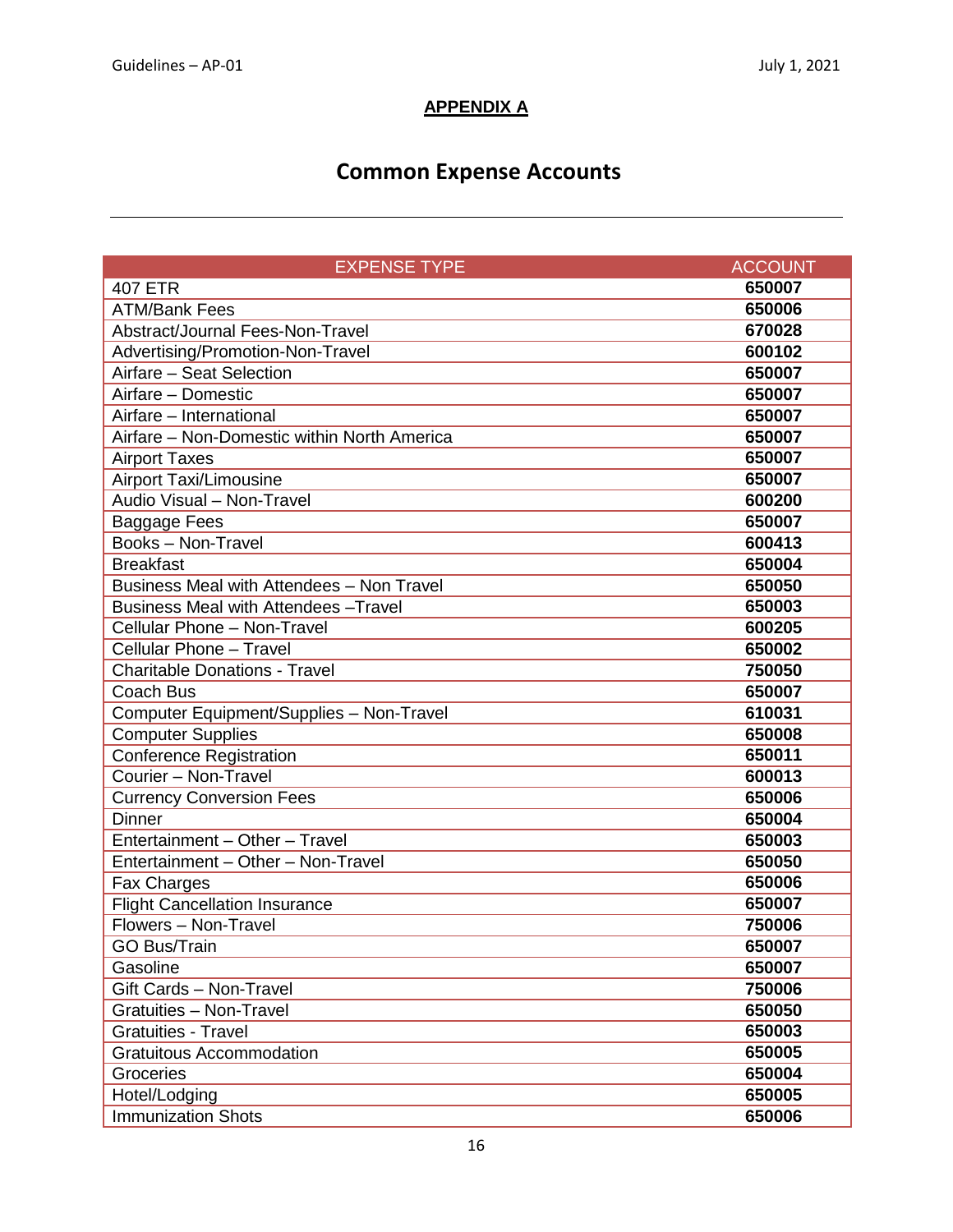| <b>Incidentals Per Diem</b>                        | 650006 |
|----------------------------------------------------|--------|
| <b>Internet Services - Non-Travel</b>              | 600015 |
| <b>Internet Services - Travel</b>                  | 650002 |
| Limousine                                          | 650007 |
| <b>Local Bus</b>                                   | 650007 |
| <b>Local Phone</b>                                 | 650002 |
| Long Distance - Non-Travel                         | 600016 |
| Lunch                                              | 650004 |
| Maintenance (Automobile) - Travel                  | 650001 |
| Meals Per Diem - Domestic                          | 650004 |
| Meals Per Diem - Foreign                           | 650004 |
| <b>Meals with Receipts</b>                         | 650004 |
| Miscellaneous Charges - Travel                     | 650004 |
| Miscellaneous Charges - Non-Travel                 | 650006 |
| Miscellaneous Supplies COVID-19                    | 600900 |
| Membership Dues (No Taxes Charged) - Clinical      | 590050 |
| Membership Dues (No Taxes Charged) - LPDA          | 590020 |
| Membership Dues (No Taxes Charged) - MPDA          | 590010 |
| Membership Dues (No Taxes Charged) - PDA           | 590000 |
| Membership Dues (No Taxes Charged) - General       | 750011 |
| Membership Dues (Taxes Charged) - Clinical Faculty | 590050 |
| Membership Dues (Taxes Charged) - General          | 750011 |
| Membership Dues (Taxes Charged) - LPDA             | 590020 |
| Membership Dues (Taxes Charged) - MPDA             | 590010 |
| Membership Dues (Taxes Charged) - PDA              | 590000 |
| <b>Other Car Mileage</b>                           | 650007 |
| Parking                                            | 650015 |
| Personal Car Mileage Domestic                      | 650007 |
| Personal Car Mileage Foreign                       | 650007 |
| Photocopying - Non Travel                          | 600100 |
| Postage - Non-Travel                               | 600012 |
| <b>Relocation Expense Reimbursement</b>            | 650010 |
| Rent (No Taxes charged)                            | 650005 |
| Rent (Taxes Charged)                               | 650005 |
| Seminar Fees - Travel                              | 650011 |
| Software Licenses - Non-Travel                     | 630007 |
| Subscriptions - Non-Travel                         | 600413 |
| Supplies All - Non-Travel                          | 600001 |
| Supplies All - Travel                              | 650006 |
| Taxi                                               | 650007 |
| <b>Tolls</b>                                       | 650007 |
| Train                                              | 650007 |
| <b>Travel Agency Service Fees</b>                  | 650007 |
| <b>Travel Documents</b>                            | 650006 |
| <b>Vehicle Rental</b>                              | 650007 |
| Webinar - Non-Travel                               | 655000 |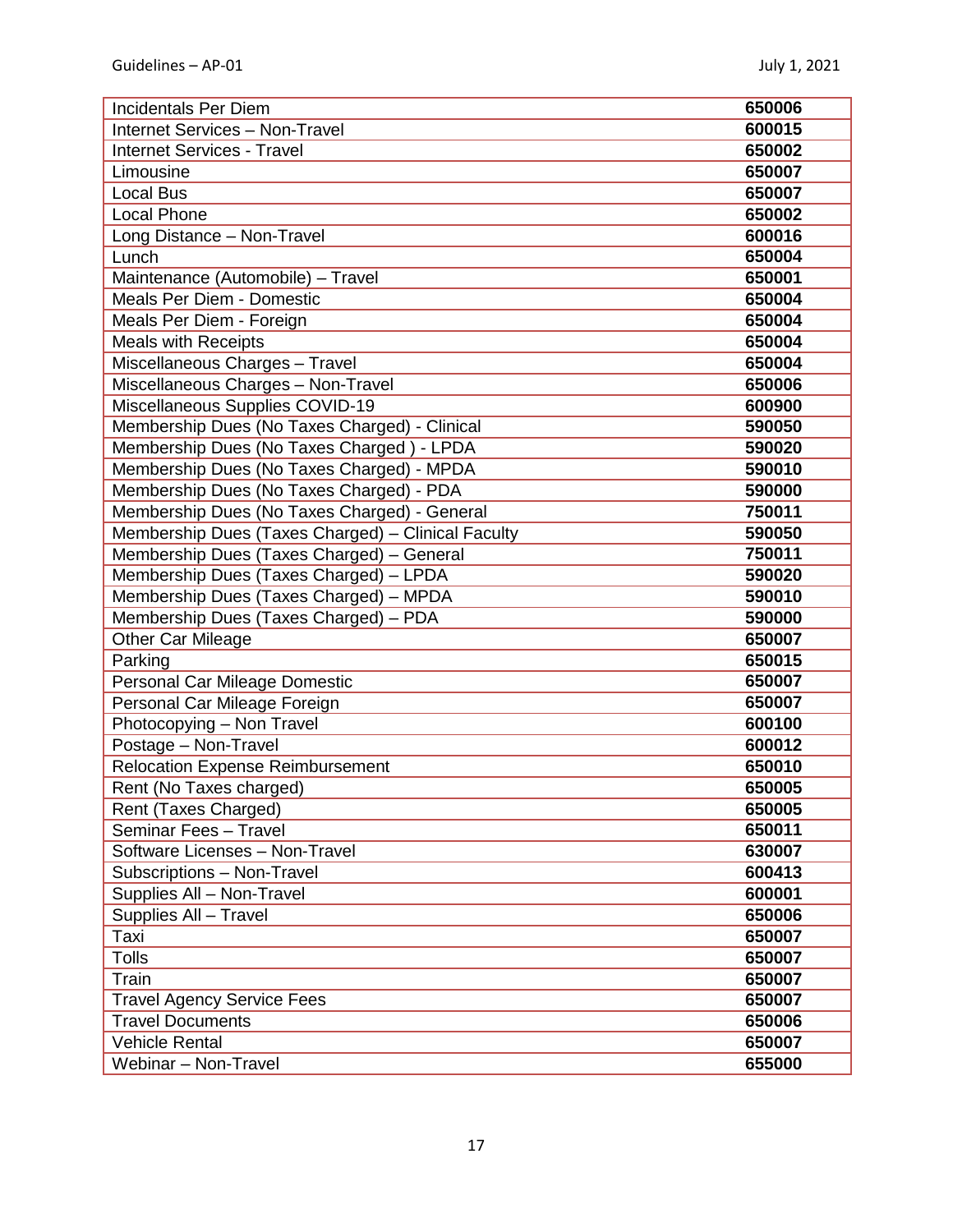### **APPENDIX B**

# **Guidance for Travel During COVID-19 Pandemic**

#### **Introduction**

The COVID-19 outbreak is a global issue that has been declared a [pandemic](https://www.who.int/dg/speeches/detail/who-director-general-s-opening-remarks-at-the-media-briefing-on-covid-19---11-march-2020) by the World Health Organization (WHO). The Public Health Agency of Canada is continuing to advise travellers to avoid all non-essential travel within and outside of Canada. Advice provided by the Public Health Agency of Canada will continue to be re-evaluated based on the evolving situation in Canada and in other countries. For up-to-date information from the Government of Canada, click [here.](https://travel.gc.ca/travelling/health-safety/travel-health-notices/221)

#### **Travel Restrictions:**

- Visit the [Government of Canada's website](https://travel.gc.ca/travelling/health-safety/travel-health-notices/221) for latest travel requirements.
- Avoid non-essential travel outside Canada.
- Travel should be preapproved by the traveller's Purpose Approver.
- Understand requirements as you plan travel. If you must travel abroad plan how you will meet Canada's travel requirements upon our return.
- Many foreign governments continue to implement strict travel restrictions and international transportation options continue to be less available.
- Travellers who are authorized to enter Canada must follow all testing, quarantine and reporting requirements.
- Ensure you will be able to obtain a COVID-19 test at your destination prior to returning to Canada.
- Travellers within Canada may be subject to additional provincial, territorial and local public health measures at your final destination.

#### **Recommendations:**

- Do not travel if you are sick or if you have been in contact with a confirmed or probable COVID-19 case in the past 14 days. This includes travelling back to Canada. Plan ahead for potential delays for your return home.
- If you experience COVID-19 symptoms during your trip, self-isolate for 14 days.
- Make yourself aware of local COVID-19 situation in the location you are travelling.
- Avoid closed spaces, crowded places and close contact keeping a distance of at least 2 metres from others. Where physical distancing is difficult, wear a non-medical mask or face covering.
- Avoid non-essential gatherings.
- Avoid common greetings, such as handshakes.
- Wash your hands often with soap and warm running water for at least 20 seconds. Use alcohol-based hand sanitizer if soap and water are not available.
- Use proper cough and sneeze etiquette (i.e. cover your mouth and nose with your arm).
- Travel insurance may be difficult to obtain and may not offer coverage for COVID-19 related medical treatment. Check with your travel insurance provider.
- Find the contact information for the Canadian embassy or consulate closest to your destination in the event that there is an unforeseen lockdown.